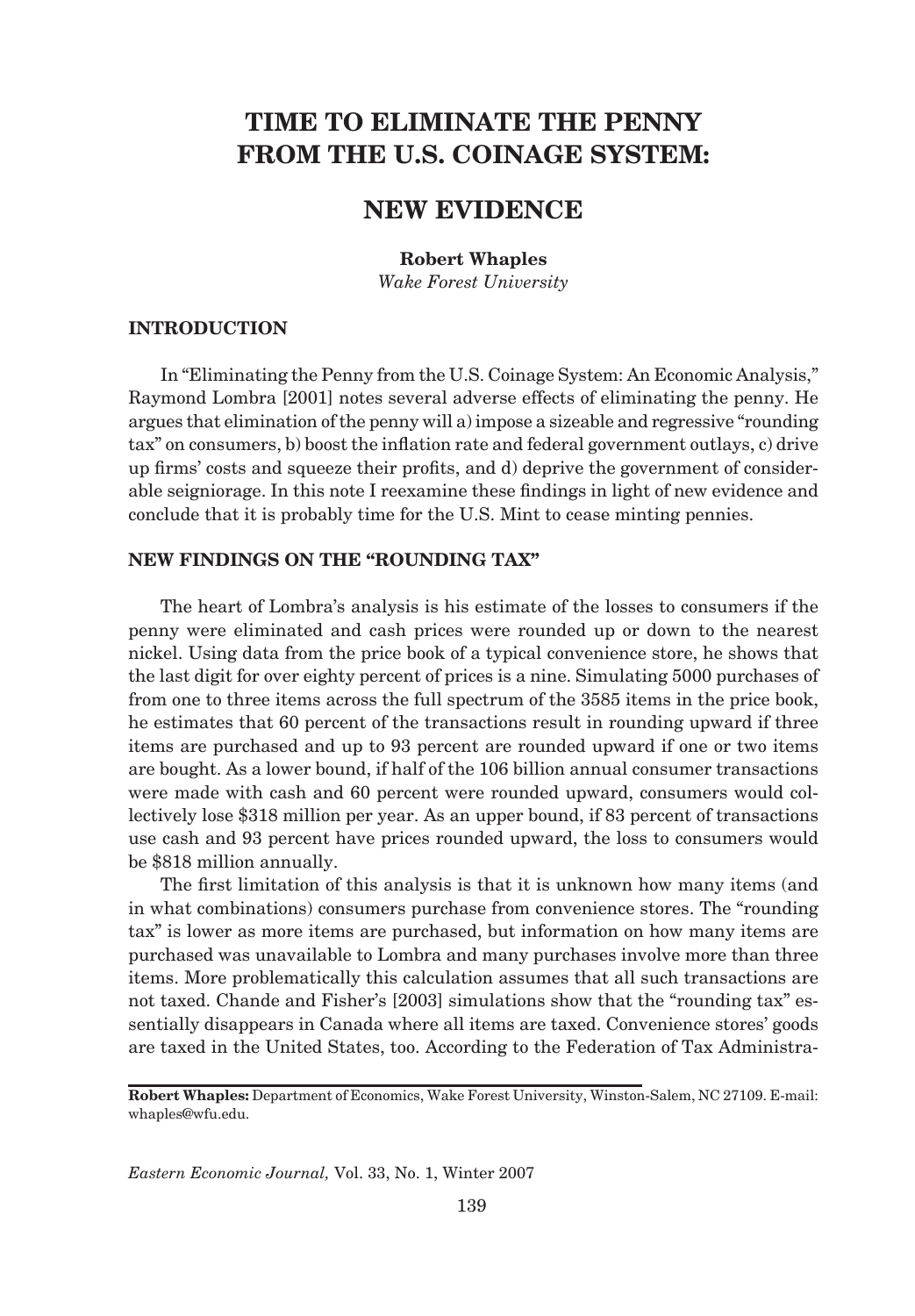tors [2006], only five U.S. states (Alaska, Delaware, Montana, New Hampshire, and Oregon), with 2.5 percent of the U.S. population, have no sales tax. On the other hand, many items purchased at convenience stores are food items which are exempt from sales tax in most states. States exempting food from sales tax made up 71.7 percent of the U.S. population in 2006.1

Given these complexities, it is unclear how rounding current prices would affect American consumers. Fortunately, I was able to obtain data on nearly 200,000 individual transactions from a convenience store chain that operates in seven states in the eastern U.S. – Alabama, Georgia, North Carolina, Pennsylvania, South Carolina, Tennessee, and Virginia.<sup>2</sup> The general sales tax and food sales tax rates for these states are given in Table 1.

| Sales Tax Rates in Seven States (July 2005) |                       |                                   |  |  |  |  |
|---------------------------------------------|-----------------------|-----------------------------------|--|--|--|--|
| <b>State</b>                                | <b>Sales Tax Rate</b> | <b>Sales Tax on Food</b>          |  |  |  |  |
| Alabama                                     | 4                     |                                   |  |  |  |  |
| Georgia                                     | 4                     | 0, but subject to local sales tax |  |  |  |  |
| North Carolina                              | 4.5                   | 0, but subject to local sales tax |  |  |  |  |
| Pennsylvania                                | 6                     |                                   |  |  |  |  |
| South Carolina                              | 5                     | 5                                 |  |  |  |  |
| Tennessee                                   |                       | 6                                 |  |  |  |  |
| Virginia                                    |                       | 3.5                               |  |  |  |  |

 **TABLE 1**

Table 2 reports the gains and losses during a one-week period to this chain's consumers if their bills were to be rounded to the nearest nickel. The first column reports all transactions, including both cash and non-cash transactions. The second column reports all transactions on which sales tax was charged – thus excluding gasoline-only (and some other) purchases. The data set mixes together cash and noncash transactions, but there are a couple of close proxies for cash transactions in the third and fourth columns of Table 2. The best proxy is probably transactions in which change was returned.3 Another proxy is transactions in which the total amount paid is less than \$5.

As the table demonstrates, the total effect on buyers and sellers from rounding current totals to the nearest nickel would be very, very small. Across twenty stores and 185,714 transactions, consumers win – but the total gain to customers is only \$105.60 or about one-twentieth of a cent per transaction. This amounts to a tiny loss of 75.4 cents per store per day. In every state the results are similar. In a few states consumers lose a hair, in the rest they gain a hair or two. The largest margin is a customer gain of about one-eighth of a cent per sale in North Carolina.

Pennsylvania may be the most nationally-representative of these states, since it does not charge sales tax on food. In Pennsylvania, customers do lose from rounding, but the losses are not more than half a cent per transaction as Lombra's simulation implies. Consumers' losses in Pennsylvania add up to an infinitesimal \$1.79 or one cent for every 67 transactions.

Lombra's analysis focuses on cash transactions, but these don't appear to differ from overall transactions. For the transactions in which change was returned to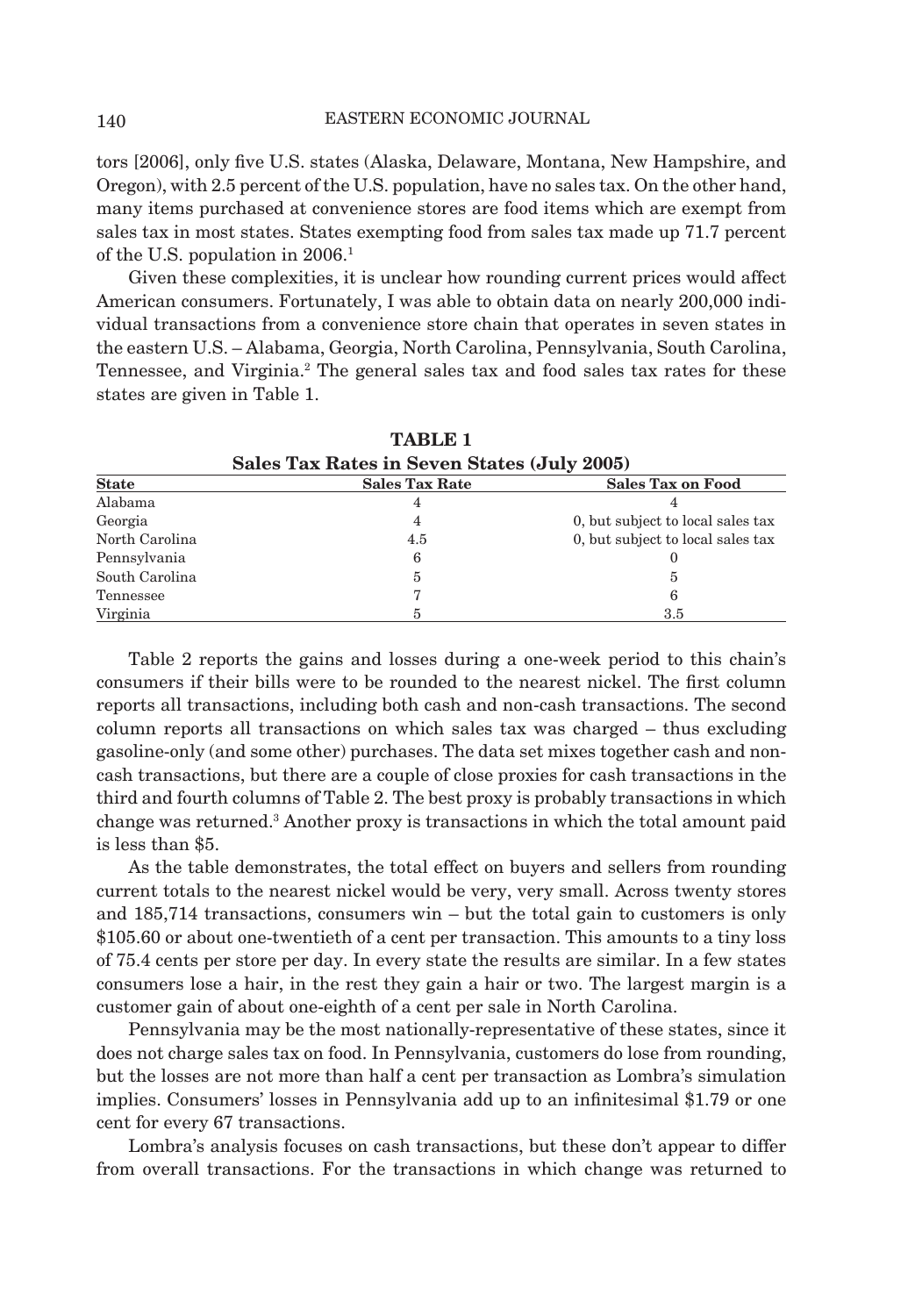the customer – almost all of which would have been cash transactions<sup>4</sup> – customers collectively would have gained \$23.82 from rounding to the nearest nickel or about one-fortieth of a penny per transaction. Likewise, customers would win marginally from rounding of purchases that come out to less than \$5, with a collective gain of \$28.87 or  $1/26$ <sup>th</sup> of a cent per transaction. The bottom line is that rounding would have essentially no effect on consumers or sellers as a group, if these transactions are indicative. The "rounding tax" is effectively zero.

 **TABLE 2**

| <b>Customers' Gains and Losses from Rounding to the Nearest Nickel</b> |                  |                          |                    |                                    |                               |                    |  |  |
|------------------------------------------------------------------------|------------------|--------------------------|--------------------|------------------------------------|-------------------------------|--------------------|--|--|
| <b>State</b>                                                           |                  | <b>All Transactions:</b> |                    | <b>Transactions with Sales Tax</b> |                               |                    |  |  |
| (# of stores)                                                          | Column 1         |                          |                    | Column 2                           |                               |                    |  |  |
|                                                                        | Gain/Loss to     | Total                    | Gain/Loss          | Gain/Loss to                       | <b>Total</b>                  | Gain/Loss          |  |  |
|                                                                        | <b>Customers</b> | <b>Transactions</b>      | per                |                                    | <b>Customers</b> Transactions | per                |  |  |
|                                                                        |                  |                          | <b>Transaction</b> |                                    |                               | <b>Transaction</b> |  |  |
| Alabama $(1)$                                                          | $+$ \$6.12       | 10,730                   | $+0.057$ cents     | $+\$0.51$                          | 5540                          | $+0.009$ cents     |  |  |
| Georgia $(4)$                                                          | $+$ \$30.18      | 43,885                   | $+0.069$ cents     | $+\$13.37$                         | 25,762                        | $+0.052$ cents     |  |  |
| North Carolina (5)                                                     | $+$ \$44.24      | 33,870                   | $+0.131$ cents     | $+$ \$34.69                        | 22,681                        | $+0.153$ cents     |  |  |
| Pennsylvania (1)                                                       | $-$1.79$         | 12,034                   | $-0.015$ cents     | $+$ \$8.91                         | 6080                          | $+0.147$ cents     |  |  |
| South Carolina (4)                                                     | $+\$19.98$       | 41,275                   | $+0.048$ cents     | $-$ \$4.52                         | 24,355                        | $-0.019$ cents     |  |  |
| $T$ ennessee $(1)$                                                     | $+$ \$3.16       | 10.039                   | $+0.031$ cents     | $+\$1.06$                          | 6501                          | $+0.016$ cents     |  |  |
| Virginia $(4)$                                                         | $+$ \$3.71       | 33,881                   | $+0.011$ cents     | $-11.89$                           | 17,198                        | $-0.069$ cents     |  |  |
| All Locations (20)                                                     | $+\$105.60$      | 185,714                  | $+0.057$ cents     | $+$ \$42.13                        | 108,117                       | $+0.039$ cents     |  |  |
| Akron Drive                                                            | $+$ \$6.29       | 7001                     | $+0.090$ cents     | $+$ \$4.93                         | 5255                          | $+0.094$ cents     |  |  |
| Stratford Road                                                         | $+7.46$          | 6591                     | $+0.113$ cents     | $+$ \$5.40                         | 4223                          | $+0.128$ cents     |  |  |

| <b>State</b>       | <b>Change-Returned Transactions</b><br>Column 3 |                     |                | <b>Transactions Less Than \$5</b> |                               |                    |
|--------------------|-------------------------------------------------|---------------------|----------------|-----------------------------------|-------------------------------|--------------------|
| (# of stores)      |                                                 |                     |                | Column 4                          |                               |                    |
|                    | Gain/Loss to                                    | <b>Total</b>        | Gain/Loss      | Gain/Loss to                      | <b>Total</b>                  | Gain/Loss          |
|                    | <b>Customers</b>                                | <b>Transactions</b> | per            |                                   | <b>Customers</b> Transactions | per                |
|                    |                                                 |                     | Transaction    |                                   |                               | <b>Transaction</b> |
| Alabama $(1)$      | $+\$1.44$                                       | 5550                | $+0.026$ cents | $+\$0.47$                         | 3437                          | $+0.014$ cents     |
| Georgia $(4)$      | $+$ \$9.13                                      | 23,576              | $+0.039$ cents | $+\$11.62$                        | 18.530                        | $+0.063$ cents     |
| North Carolina (5) | $+\$19.29$                                      | 18,641              | $+0.103$ cents | $+ $26.53$                        | 15,775                        | $+0.168$ cents     |
| Pennsylvania (1)   | $-$ \$4.84                                      | 7245                | $-0.067$ cents | $-$ \$2.88                        | 5282                          | $-0.055$ cents     |
| South Carolina (4) | $+\$1.09$                                       | 23,304              | $+0.005$ cents | $-$ \$5.57                        | 17,064                        | $-0.033$ cents     |
| $T$ ennessee $(1)$ | $+\$2.06$                                       | 6177                | $+0.033$ cents | $+$ \$3.06                        | 4383                          | $+0.070$ cents     |
| Virginia $(4)$     | $-$ \$4.35                                      | 16.029              | $-0.027$ cents | $-\$4.36$                         | 11.864                        | $-0.037$ cents     |
| All Locations (20) | $+$ \$23.82                                     | 100.552             | $+0.024$ cents | $+$ \$28.87                       | 76.355                        | $+0.038$ cents     |
| Akron Drive        | $+\$1.93$                                       | 4626                | $+0.042$ cents | $+$ \$3.78                        | 3608                          | $+0.105$ cents     |
| Stratford Road     | $+$ \$3.88                                      | 3775                | $+0.103$ cents | $+$ \$3.48                        | 2807                          | $+0.124$ cents     |

Again, in both of these cases customers in Pennsylvania would have lost a few dollars – \$4.84 on change-returned transactions and \$2.88 on purchases of less than \$5 – but again the losses are very small – 0.067 and 0.055 cents per transaction, respectively. Slicing the data more thinly reveals exactly which Pennsylvania customers would lose. Losses on purchases of less than \$5 total \$2.88, but losses on the 571 purchases of less than \$1 make up more than all of this amount – \$4.91. Customers buying a single untaxed item whose price is less than \$1.00 and whose price ends in the 9 digit are the "big" losers. Those spending less than one dollar have a loss rate of 0.86 cents per transaction, but their collective loss is less than \$5 per week at a store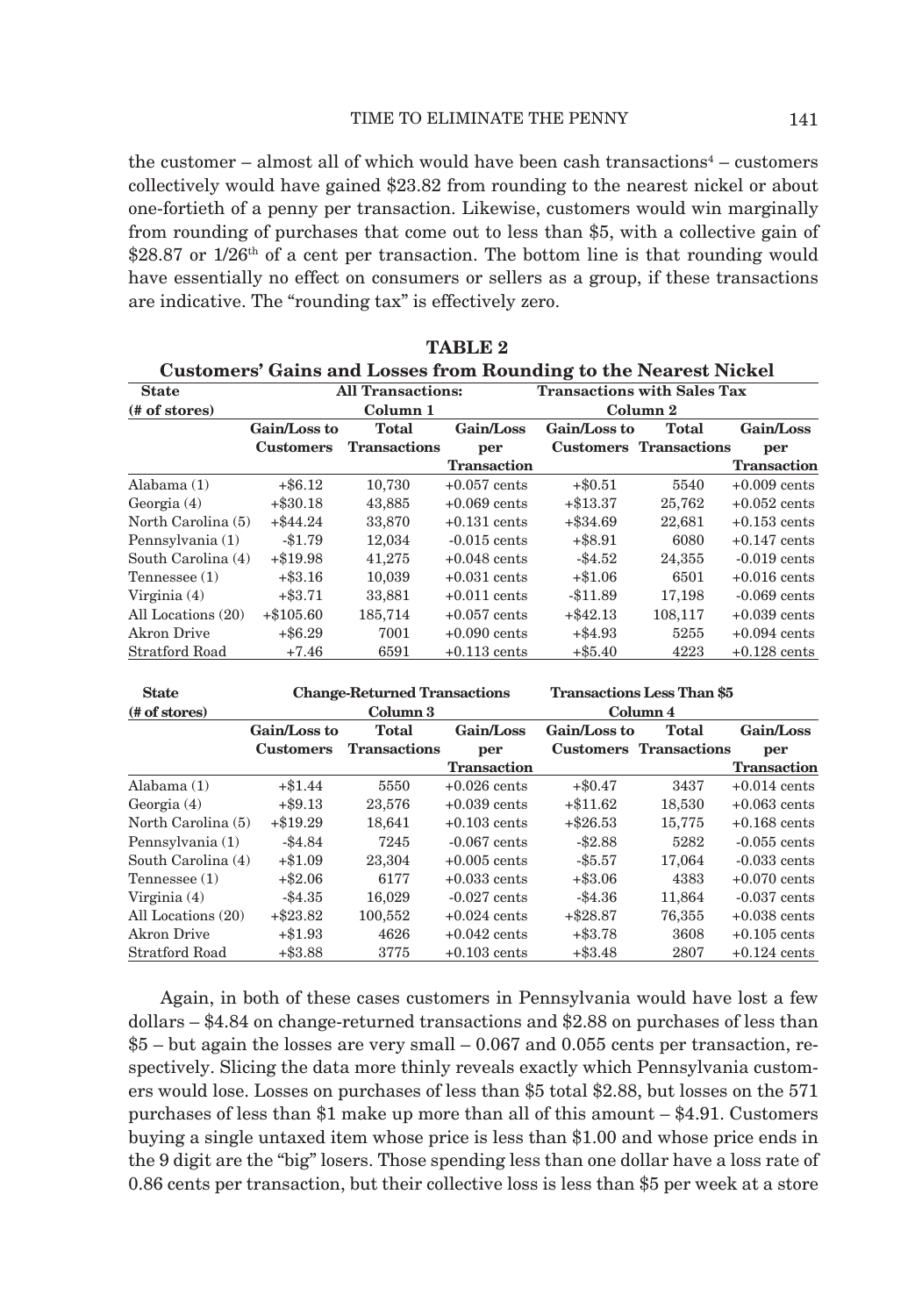processing over 12,000 transactions per week. These customers are fairly atypical, making up 4.7 percent of purchases.

Lombra's conclusion that the tax would be regressive is also not supported by these data. The bottom rows of Table 2 compare two stores in Winston-Salem, North Carolina. The store on Stratford Road is in a fairly affluent section of the city, while the store on Akron Drive is in the poorer section of town. The rounding estimates are essentially the same in both settings – with customers coming out slightly ahead in both locations.<sup>5</sup>

#### **IMPACT ON INFLATION**

Lombra's second major contention is that rounding would cause the inflation rate to rise slightly and boost federal government outlays by \$1 billion per year or more. This conclusion is mistaken because, as shown above, there appears to be essentially no "rounding tax." Even if there were a "rounding tax," however, the calculation would be incorrect because eliminating the penny would at most (according to Lombra's calculations) introduce a *one-time* increase in prices of about 1/100 of one percent. Such a small increase wouldn't generally affect the Consumer Price Index (CPI), which isn't calculated this precisely. The Bureau of Labor Statistics reports the CPI with only one decimal point. For example, in January, 2006 the CPI for all urban consumers was  $198.3$  (1982-84=100). A  $1/100<sup>th</sup>$  of one percent increase would boost it to 198.31983, but the BLS would round this to 198.3, so there would be no change. A  $1/100<sup>th</sup>$  of one percent increase would have only about a one-in-five chance of boosting the index to the next significant digit. Several federal expenditures and revenues streams, such as Social Security and the income tax code, are indexed to the CPI, but they calculate the inflation rate to the tenths digit, so a  $1/100<sup>th</sup>$  of one percent increase would have only a one-in-ten chance of changing the official inflation rate in one year, under Lombra's scenario.

More importantly, the elimination of the penny would not stop prices from being quoted in cents and non-cash payments – which are now more common than cash payments [Dove Consulting, 2005] – could and would still be made in cents, so the prices *recorded* by the BLS wouldn't change at all, nor would its calculation of the CPI.6

### **IMPACT ON PROFITS AND COSTS**

Lombra also concludes that rounding could hurt firms by squeezing their thin profit margins as it undermines the penny's role in the t deterrence, boosts the costs of retraining workers and spurs costly non-cash transactions. In response, sellers will react strategically and raise prices.

Chande and Fisher [2003, 517] acknowledge that retailers could act strategically, if they knew how frequently different combinations of items are purchased, but conclude that the amount gained per transaction "would be so trivially small as to have little impact" on consumer behavior and welfare. Just as importantly, the convenience store market is very competitive, so any change that affects all the firms in the market – such as eliminating the penny – would have virtually no effect on their profi t levels. Profits will tend to the normal level both with and without pennies. In competitive industries prices reflect costs, so prices would rise only if costs rise.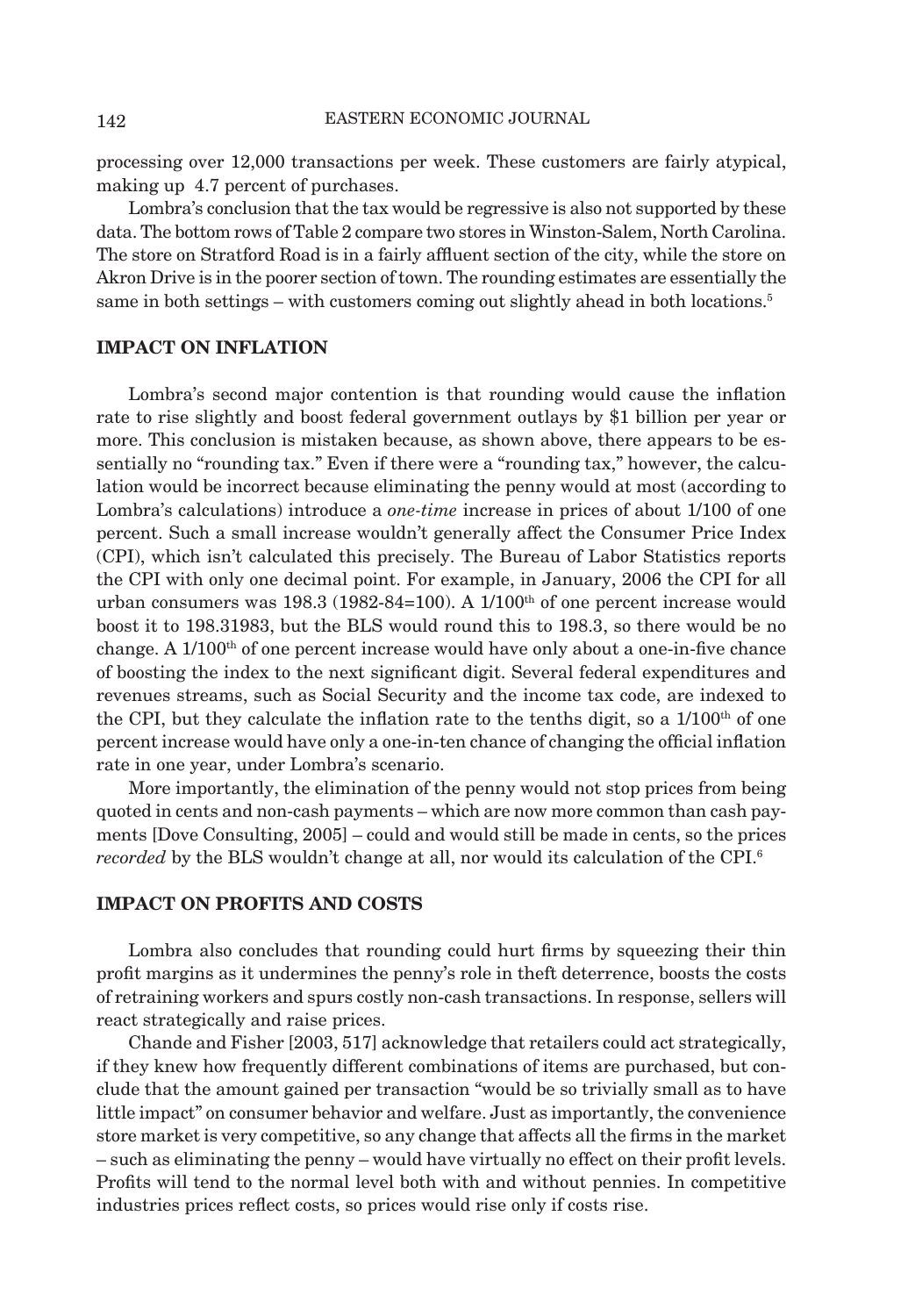In addition, it is unlikely that pennies and final-digit nines have much of a theftdeterrent role currently – because of taxes, few in-store transactions ever come out to an exact dollar amount.7 Likewise, today's technology thwarts the kind of employee theft that pennies may have once deterred – theft via the employee failing to register the sale and pocketing the cash, which may be thwarted by the need to make change. In most convenience stores such a ploy would be fairly obvious since customers are conditioned to seeing the sales amount displayed on the register and hearing a "blip" when each item is scanned. They often look to see if the register rang up the correct amount, which is rarely marked on the package anymore.

The costs of retraining employees to operate in a penny-less economy, if they exist at all, are likely to be minor. The employee need only follow standard procedure, scanning items and waiting for the register to calculate how much is owed and how much change is due. Countering any temporary learning costs, the elimination of pennies would save a modicum of time spent fumbling with change – by both the customer and the clerk – increasing efficiency. Across the twenty stores in this sample, 36.3 percent of the transactions involved returning pennies in change. If the use of a penny adds even one second to the transaction time, this represents 67,480 seconds or 18.74 hours of time for the clerk, the customer, any companions of the customer and anyone in line. Average wages of retail clerks in 2004 were \$9.39 per hour or 0.26 cents per second [Bureau of Labor Statistics, 2005]. Using this wage, the value of lost time from dealing with pennies among the clerks at these twenty stores totaled \$175.97, which dwarfs the estimates of the gains or losses from rounding. The average overall wage (2004) was \$18.09 per hour or 0.5025 cents per second, so the cost of the customers' time wasted was \$339 in this sample. Applying these rates to Lombra's estimate of 106 billion transactions nationally each year and using the above estimates that 36.3 percent of transactions involve returning pennies and that returning a penny requires about one extra second, this implies that the value of wasted time is 106 billion seconds x  $0.363$  x  $(0.26 + 0.5025$  cents per second) = \$293.4 million. This sum is fairly small – equaling about \$1 per person per year – but it understates the cost somewhat because it omits the impact on companions and others in line who have to wait and it omits cases where pennies are tendered by the customer. If use of pennies adds 2.5 seconds to the average transaction, these losses reach \$733.5 million per year.<sup>8</sup>

Whether or not the elimination of pennies leads to a greater number of non-cash transactions is an open question, but the marginal cost of such transactions has become low enough that more and more retailers have voluntarily adopted credit and debit payment for low-value transactions – even in fast food restaurants and vending machines.

One reason given for the ubiquity of prices ending in nines is that they fool some customers into thinking the item is substantially cheaper than it really is. Apparently the gap between 99 cents and one dollar just seems larger than the gap between \$1.00 and \$1.01 to some customers. With the elimination of the penny, the perception that 99 cents is substantially less than one dollar might erode, so retailers may gradually abandon the use of final-digit nines.<sup>9</sup> However, after the Netherlands began requiring retailers to round prices to the nearest zero or five cents, retailers continued the practice of ending most prices with nine [Tiplady, 2004].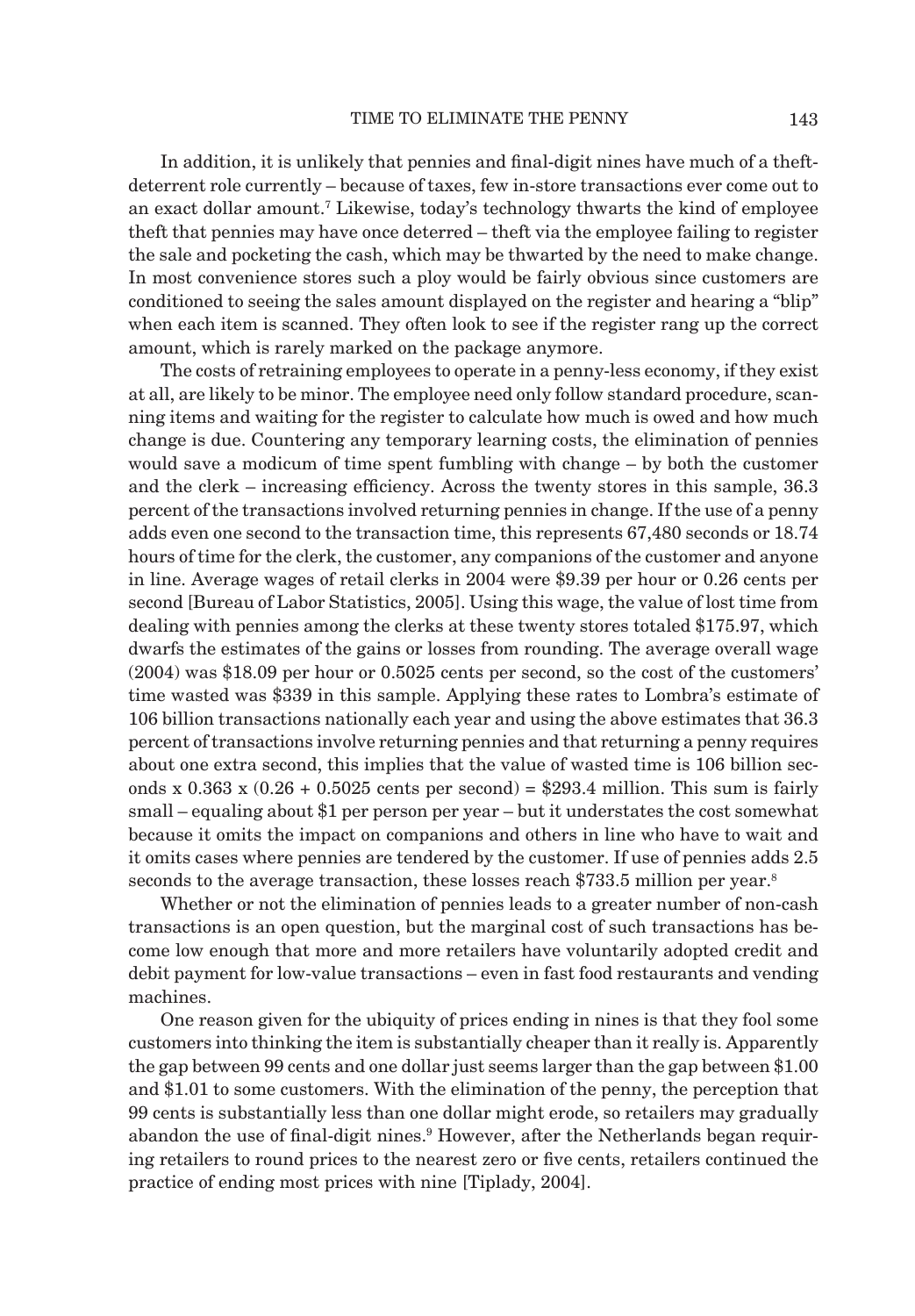#### **IMPACT ON SEIGNIORAGE**

Lombra's final point is that eliminating the penny will cost the U.S. Mint substantial seigniorage each year. The Mint reported seigniorage from pennies of \$24.6 million for fiscal 2001 but since the publication of Lombra's article these figures have fallen substantially – to \$8.8 million in 2002, \$1.0 million in 2003 and \$4.6 million in 2004. However, it is not clear that these calculations are accurate because the Mint allocates overhead costs across its coins and the portion allocated to pennies is a very small fraction.<sup>10</sup> A more realistic share of overhead attributed to pennies would wipe out seigniorage from them completely.11

Recent events have substantially undermined the argument that the penny should be maintained because of the profit it generates for the Mint. By any accounting the Mint will show *negative* seigniorage from pennies for 2005 and 2006 – and it is likely to do so well into the future. The price of zinc, which comprises 97.5 percent of a penny, averaged about 35 cents per pound in 2002 and much of 2003, rose to 45 cents at the end of 2003, passed 60 cents in early 2005, then exploded to \$1.50 per pound in mid 2006 and \$2.00 near the end of the year [Kitco Base Metals, 2006]. In mid-November 2006 the value of the metal in a penny equaled 1.1 cents. Analysts at the International Monetary Fund blame the wider surge in metals prices on strong international demand, especially from China. Although, they foresee a fall in these prices as the supply curve becomes more responsive, positive seigniorage on pennies will only return if the cost of the metal content falls back to at least the level of early 2003, but based on estimates for more widely used metals, like copper and aluminum, this seems unlikely to occur by the end of the decade [IMF, 2006].

In addition, the Mint's seigniorage calculation omits part of the cost of producing pennies. It counts only the cost of distributing pennies from the Mint to the Federal Reserve. The Federal Reserve's cost of distributing pennies across the nation is likely to be several-fold higher than the Mint's distribution cost (\$2 million), but it isn't counted against the penny in the standard calculation of the government's profit from pennies. Chande and Fisher [2003] estimate the entire distribution costs of Canadian pennies to be several times higher than the revenue from selling pennies, calculating that in 2001 the cost of manufacturing and distributing the one-cent coin was 3.95 cents per coin. These figures are likely to be fairly similar for the United States.

Finally, seigniorage (or losses) from the penny shouldn't be viewed in isolation. Eliminating the penny could be associated with the replacement of the dollar bill with a dollar coin. If the Mint were to forego its small (or negative) seigniorage from the penny, it could probably earn substantially more seigniorage from the dollar coin. Overall annual budgetary savings – including production and processing costs, seigniorage revenue, start-up, and advertising cost – of switching from a paper to metal dollar have been estimated at more than \$500 million [GAO, 2000].

#### **CONCLUSIONS**

Recently, N. Greg Mankiw [2006] listed eliminating the penny as one of seven New Year's resolutions that politicians should make: "This year I will vote to eliminate the penny. The purpose of the monetary system is to facilitate exchange, but I have to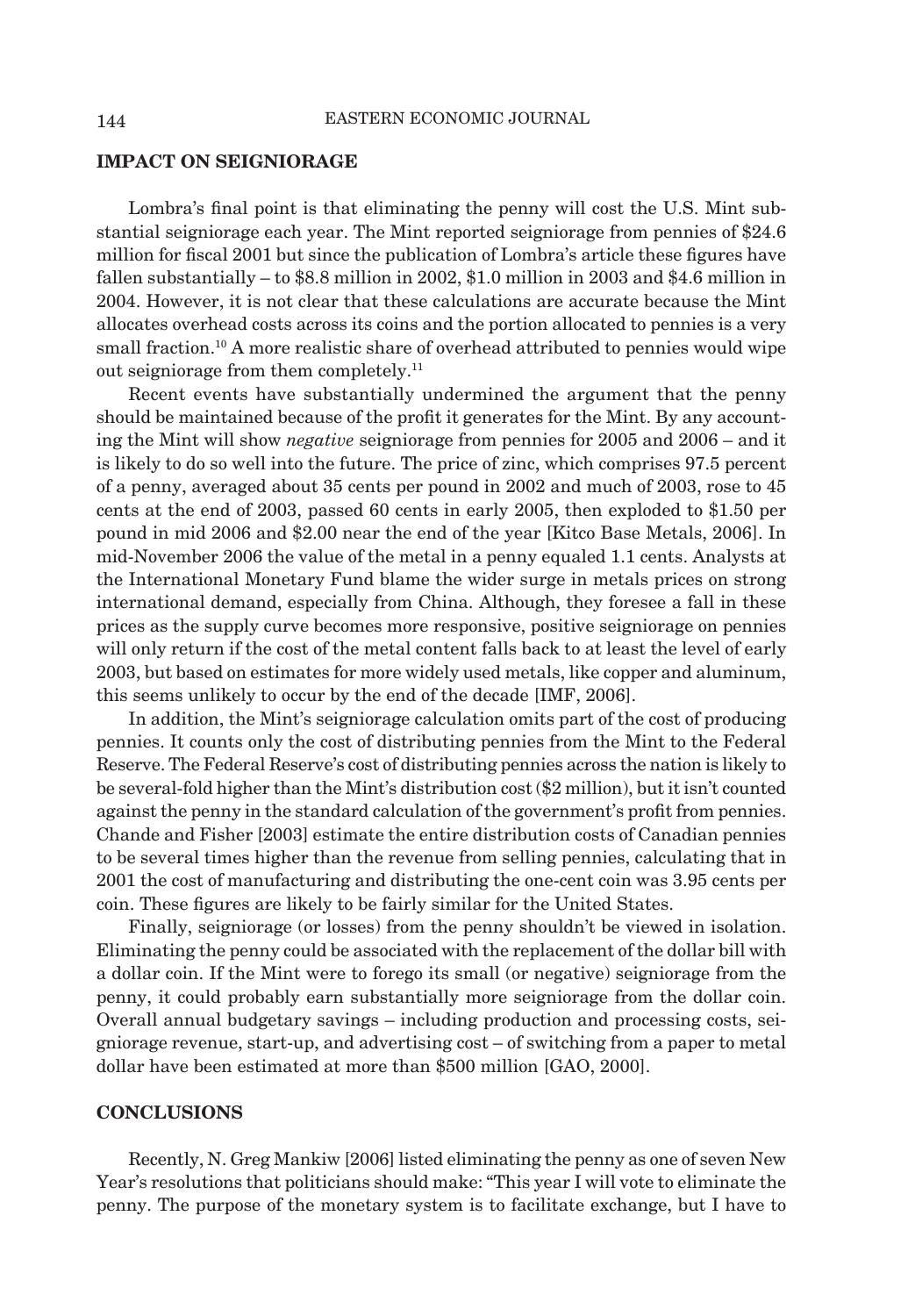acknowledge that the penny no longer serves that purpose. When people start leaving a monetary unit at the cash register for the next customer, the unit is too small to be useful. I know that some people will be upset when their favorite aphorisms become anachronistic, but a nickel saved is also a nickel earned."

Days later Mark W. Weller [2006], Executive Director of Americans for Common Cents, rebutted Mankiw citing the contention that consumers would be hit with a "rounding tax" totaling hundreds of millions of dollars annually and surveys that 70 percent of Americans want Congress to keep the penny in circulation, and that 80 percent believe merchants will use rounding as an excuse to hike prices. The primary source backing the contentions of this group (and others) that removing pennies will harm consumers is Lombra's paper [Americans for Common Cents, 2002].

My findings, however, suggest that rounding of current prices would not generate a "rounding tax." Would merchants respond to the penny's elimination by hiking prices? Looking at *current* prices cannot answer this question conclusively, but strongly suggests that merchants will not. Mankiw's contention that the penny has become useless is an important one. Ironically, since the half-penny was eliminated in 1857, consumer prices have risen more than twenty-fold [Williamson, 2005], so that the half-penny of 1857 is the equivalent of today's dime, having a value of 11.3 cents in 2006 dollars. In 1857 the average nominal wage for common labor was \$1.01 per day [Margo, 2000, Table 3A.5]. Since the workday averaged about eleven hours, hourly pay was about 9.2 cents. Thus, the half-penny equaled about 1/18th of the hourly pay. The equivalent fraction of today's federal minimum hourly wage is 23.6 cents. By this metric, the half-penny was worth almost the same as a quarter in today's economy. It is paradoxical that few complained about the elimination of the half-penny in 1857, yet there is so much concern about the loss of today's penny – whose relative value is only  $1/10^{th}$  to  $1/20^{th}$  as much.

My conclusion is that the U.S. Mint should stop producing pennies. The U.S. government is losing money on penny production and in light of my findings, it appears that very little would be lost from eliminating the penny from the U.S. economy and more could be gained. However, individuals have the ability to use whatever they wish as money. If they wanted to continue using pennies, they could do so using the accumulated stock of pennies after the U.S. Mint discontinues minting the penny.

#### **NOTES**

 I thank Charlie Sweigart, Ron Padget, and Susan Flynn for helping me obtain the data used in this analysis.

- 1. In addition some states exempt food from sales tax but allow localities to levy taxes on food. Adding these states to those completely exempting food from taxes boosts the percentage of the population living in states without a food sales tax to as much as 79.2 percent.
- 2. The transactions took place between July 17 and July 23, 2005. I omitted a small percentage of the data that were obviously anomalous – those for which pre-tax or post-tax amounts were less than zero and for which the tax rate was negative or higher than plausible.
- 3. Notice that 54.1 percent of the transactions involved change being returned. This may imply that Lombra's lower bound estimate (50 percent) of the percent of transactions involving cash is closer to the mark. Looking more broadly, beyond just convenience stores, a survey for the American Bankers Association (Dove Consulting, 2005) estimates that cash is used in 33 percent of in-store purchases.